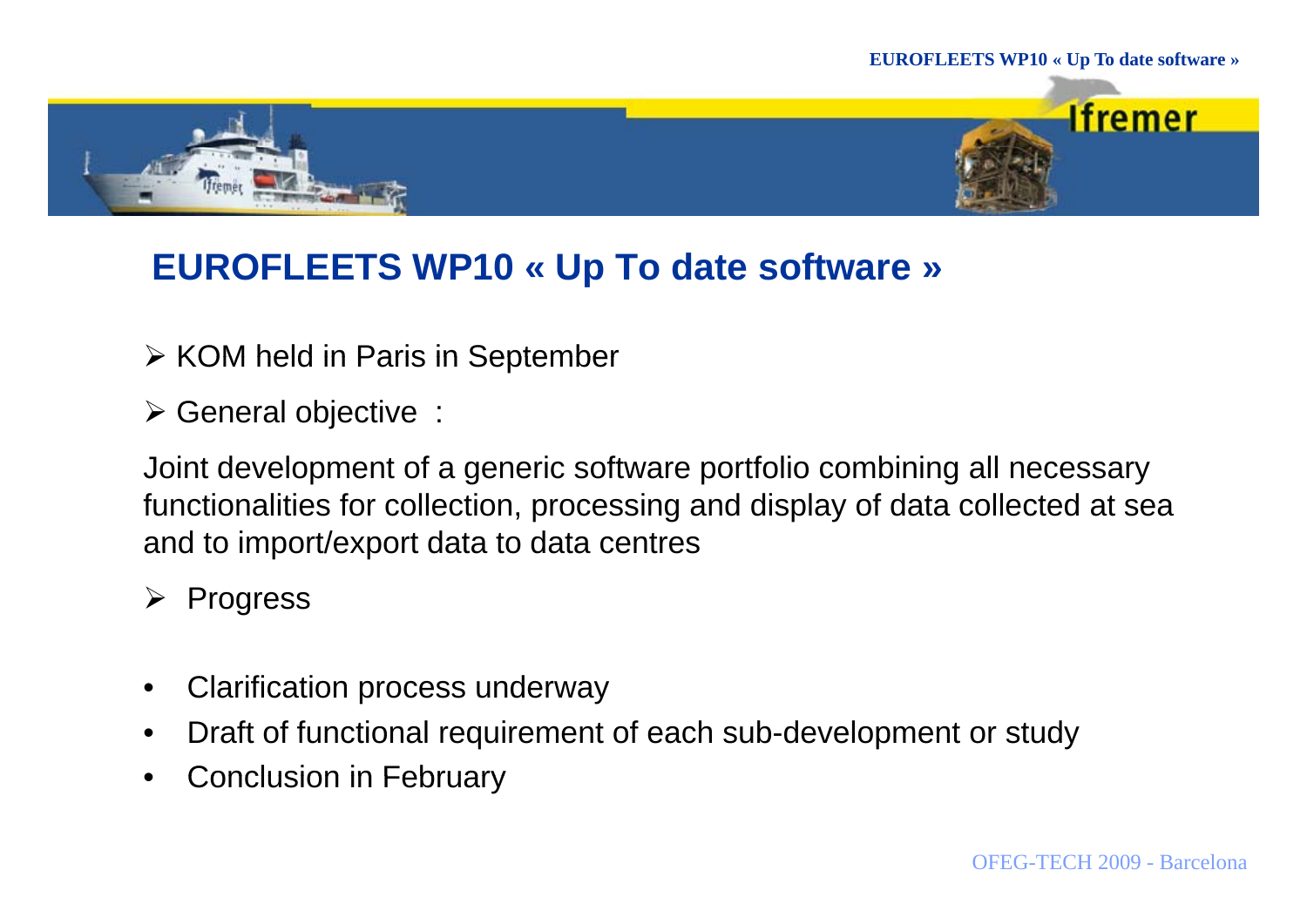

- 9 partners : IFREMER, CSIC, CNR, OGS, MARIS, •MUMM, MPI, GeoEcomar, IOPAS
- •190 Man month, Budget of 1.3 M€
- •WP Leader : IFREMER

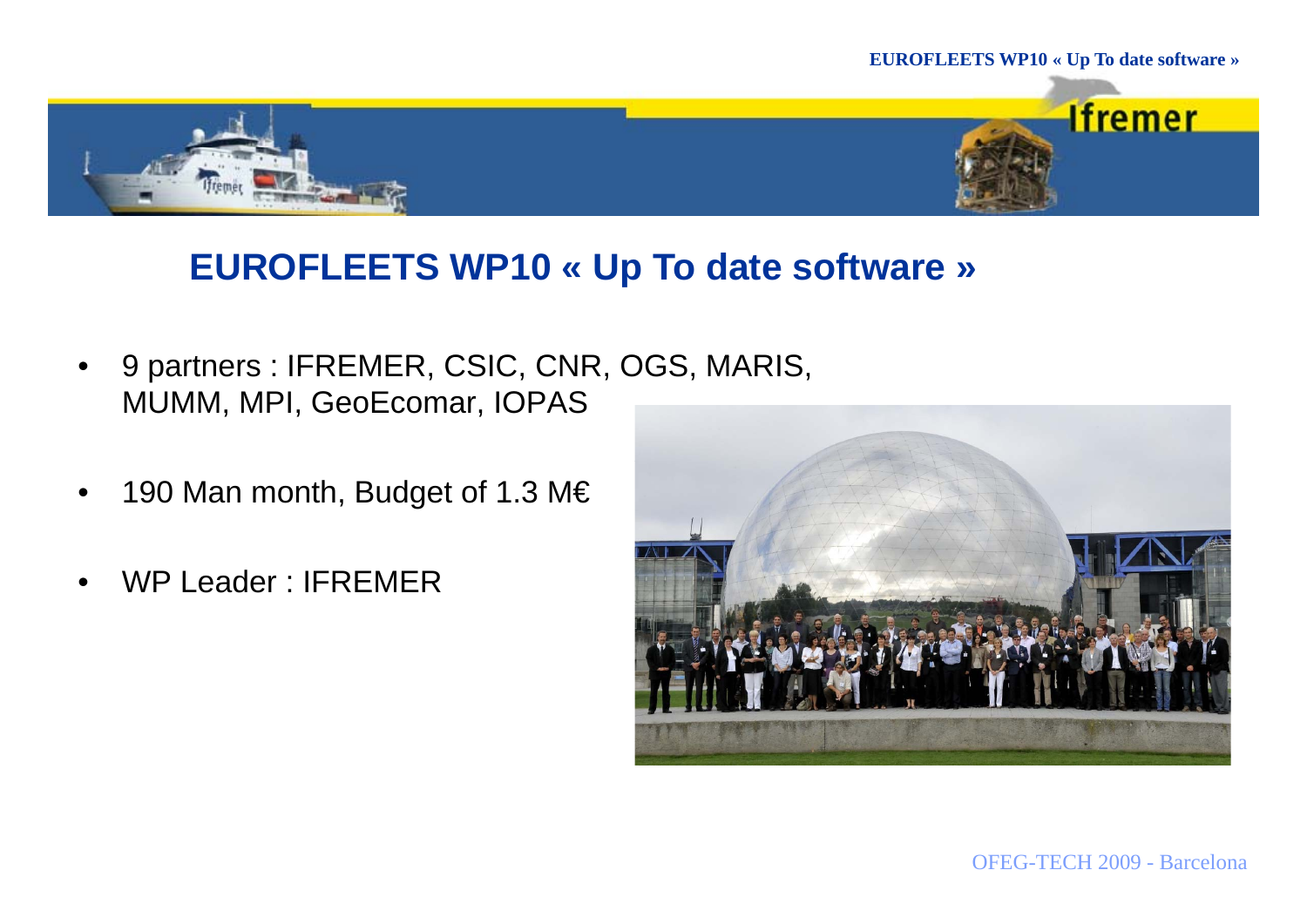**Ifremer** 



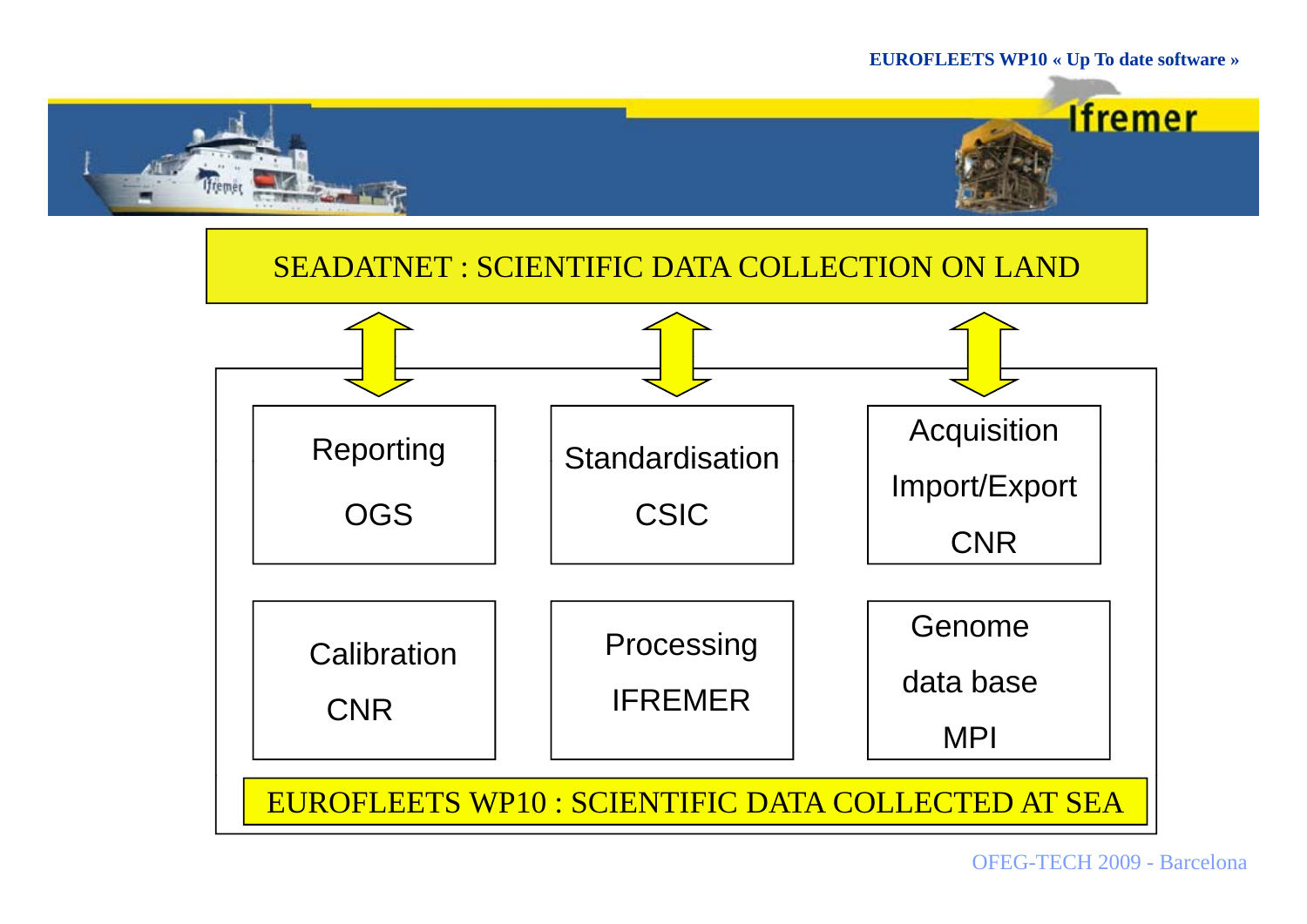



### **WP 10.2 CALIBRATION - CNR**



OFEG-TECH 2009 - Barcelona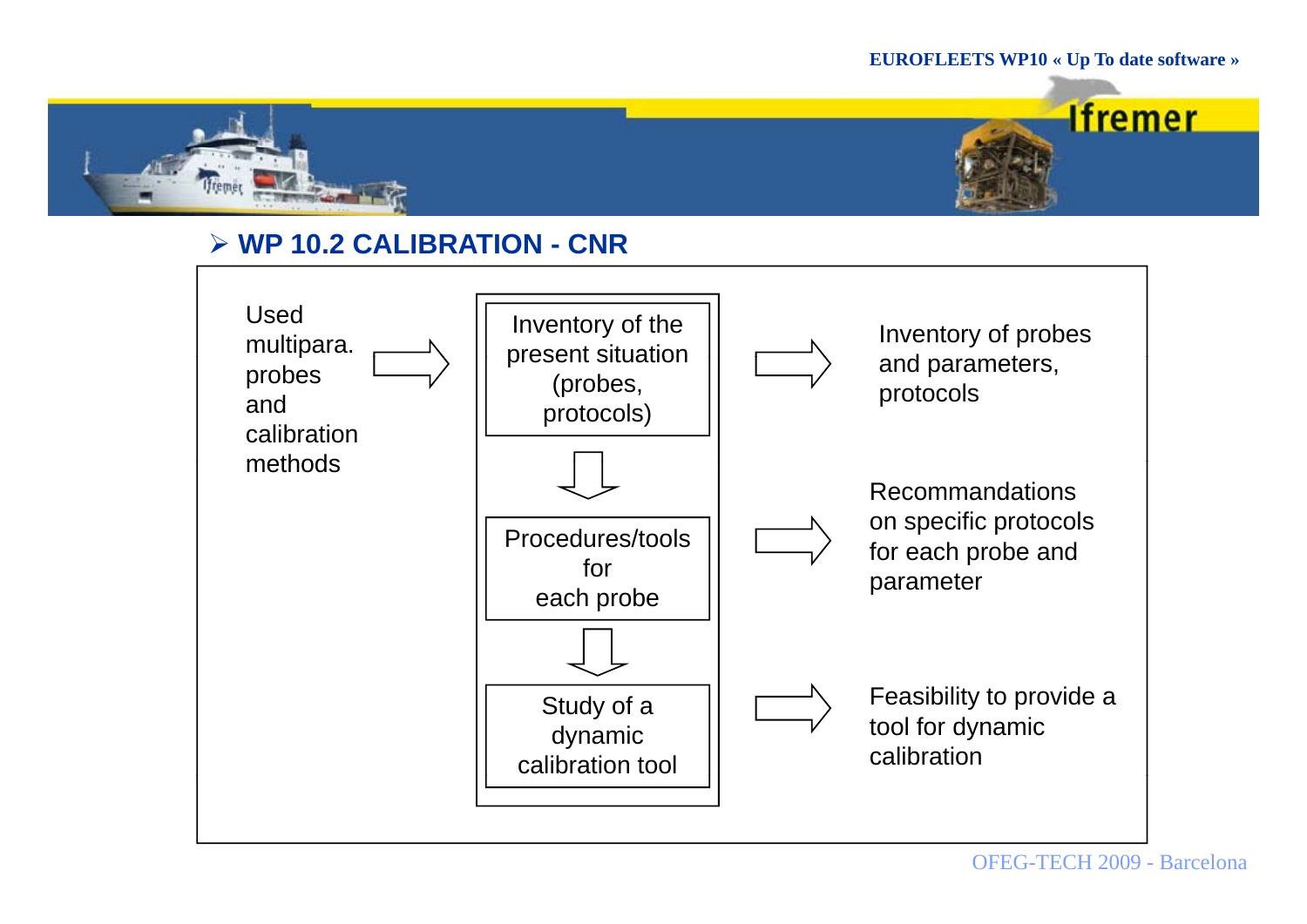



### **WP 10.5 STANDARDISATION - CSIC**

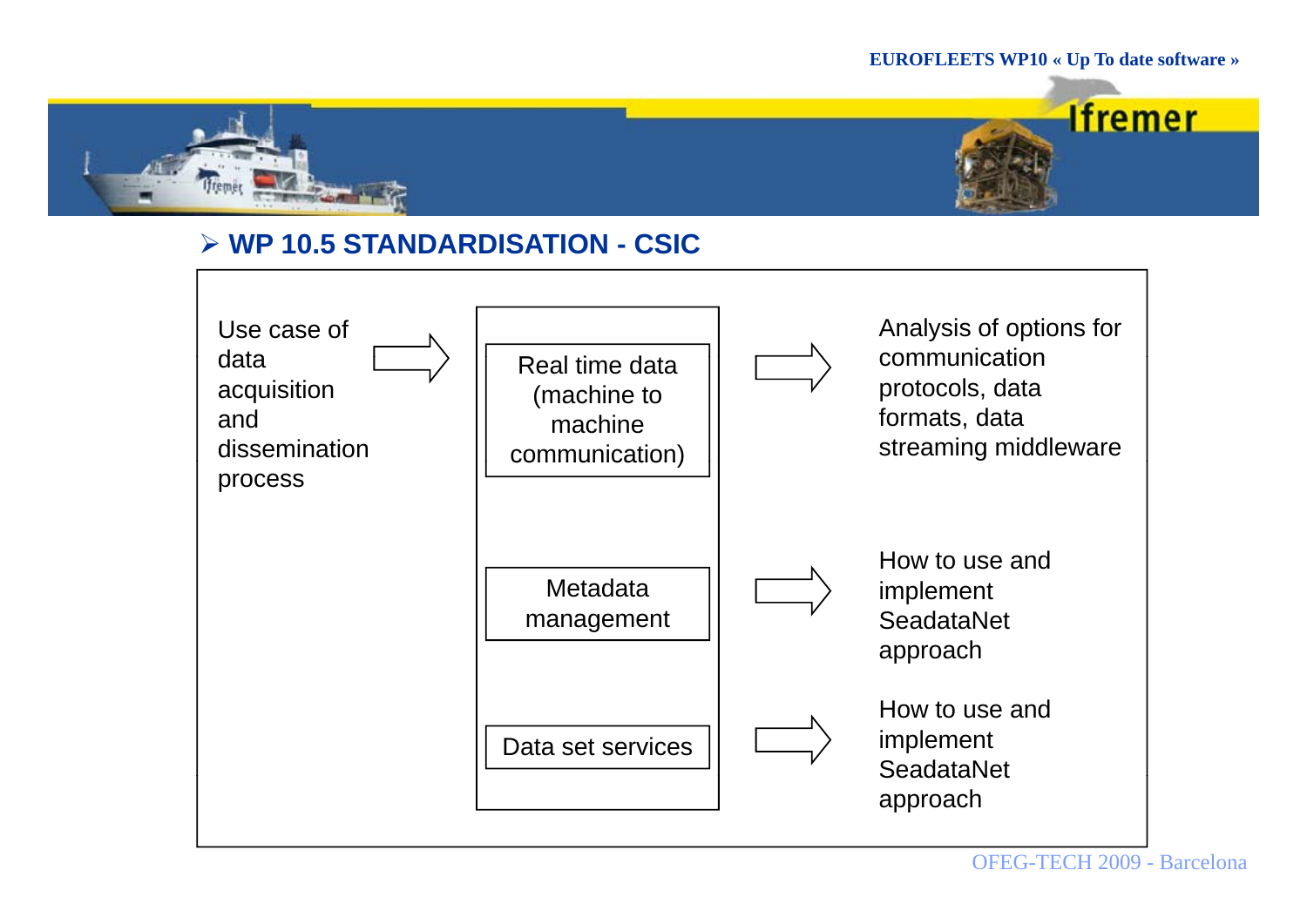



### **WP 10.4 REPORTING TOOL - OGS**



OFEG-TECH 2009 - Barcelona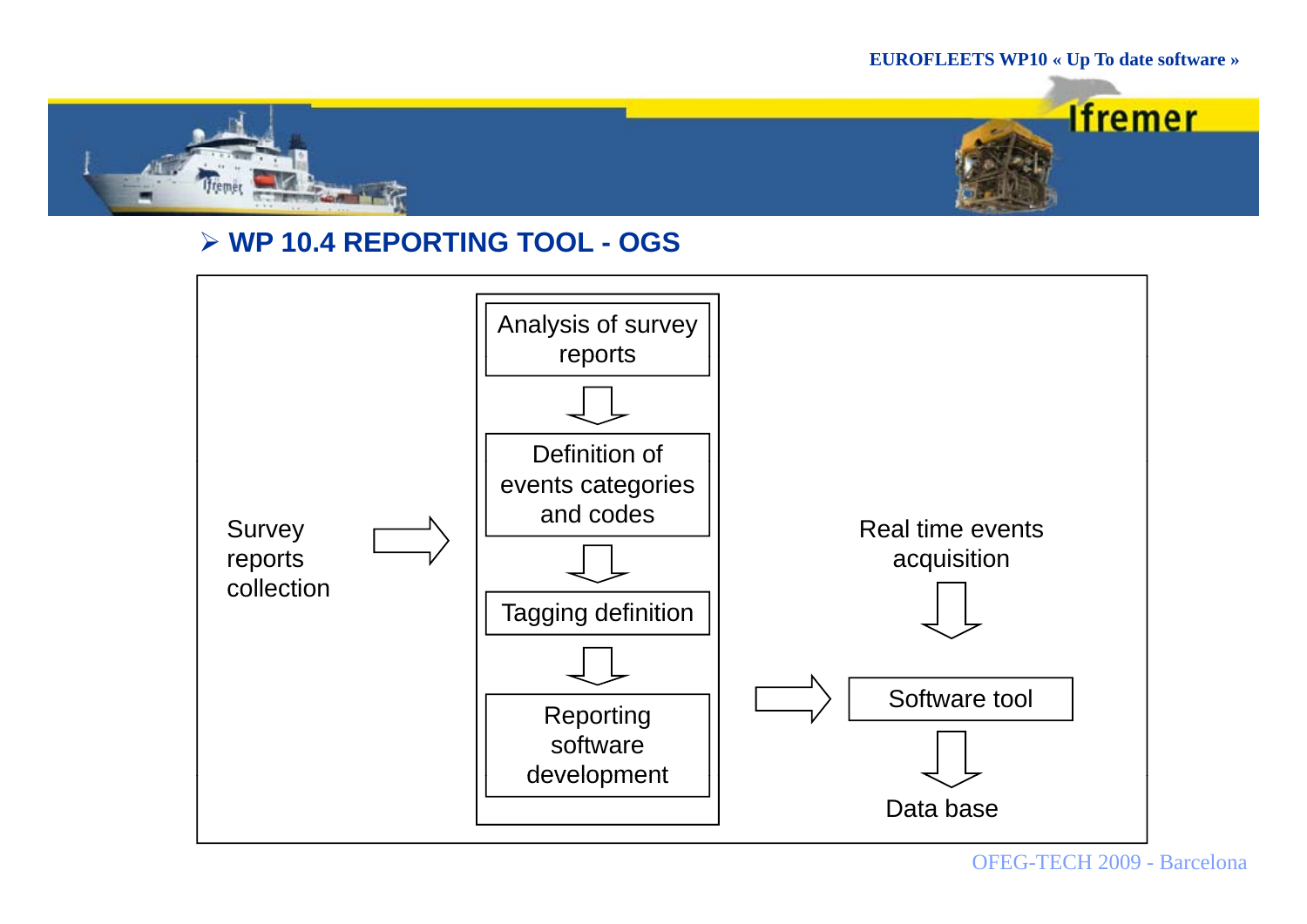**Ifremer** 





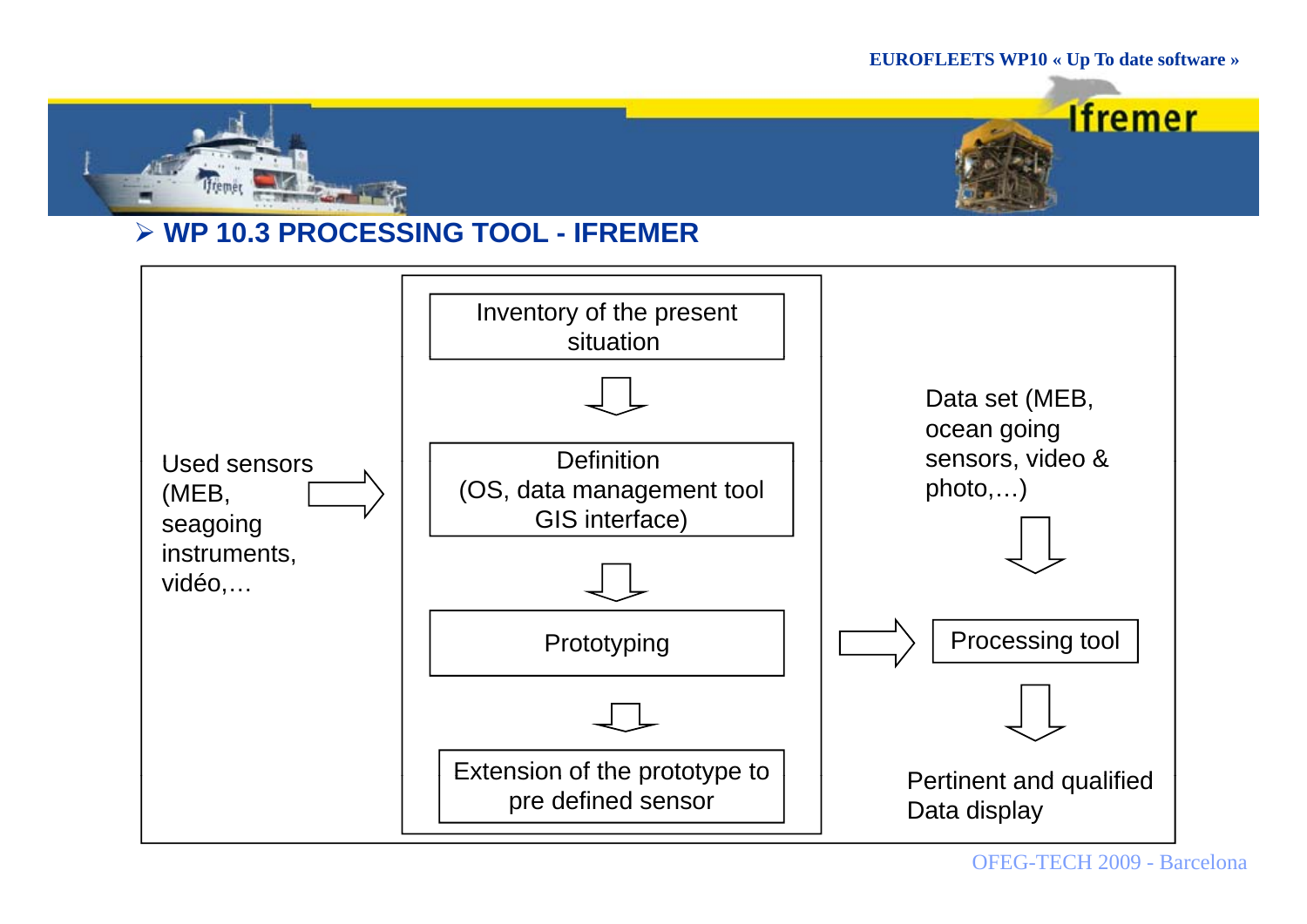



### **WP 10.6 ACQUISITION/VISUALIZATION OF MOLECULAR DATA**

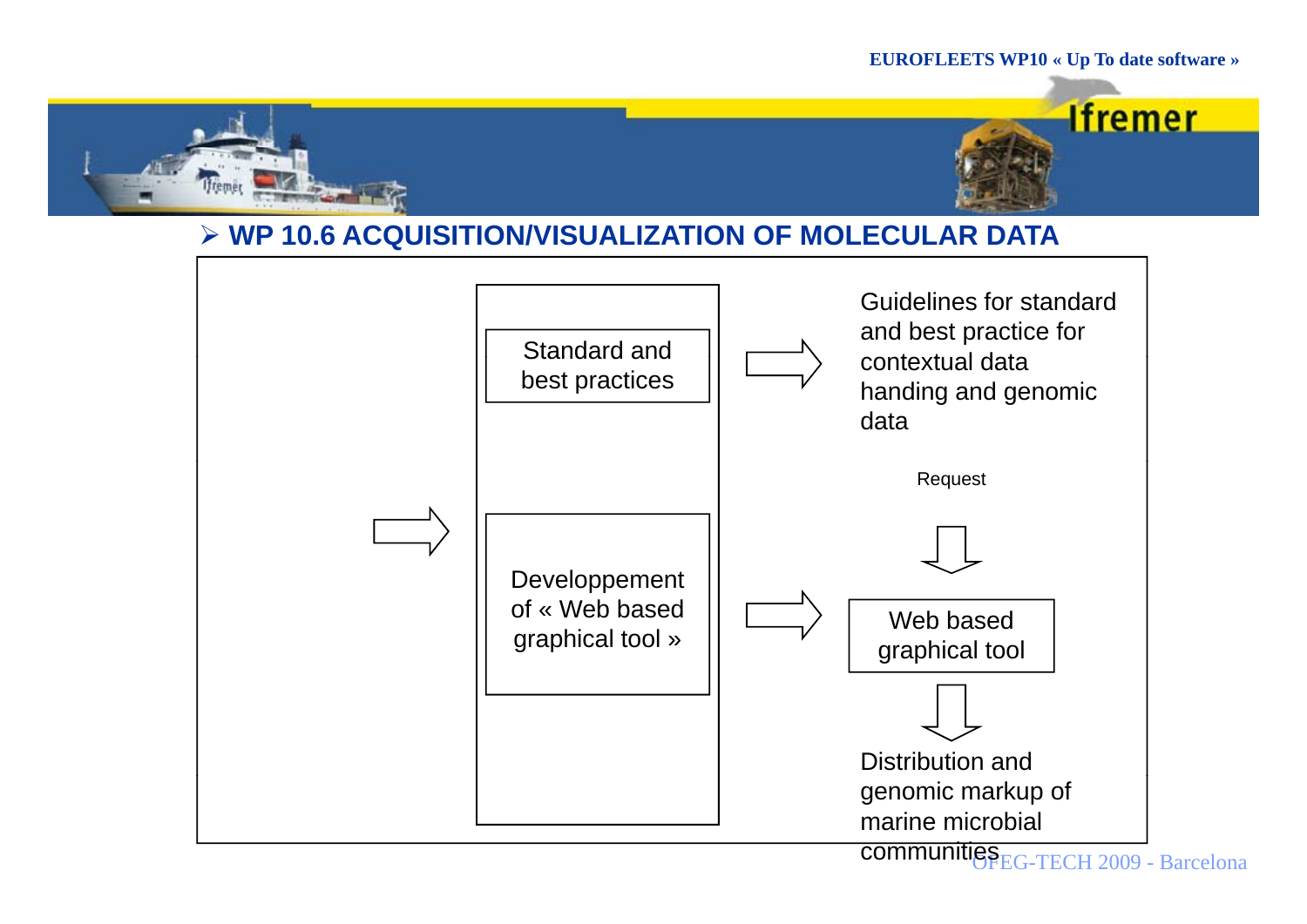



### **WP 10.7 ACQUISITION/IMPORT/EXPORT - CNR**